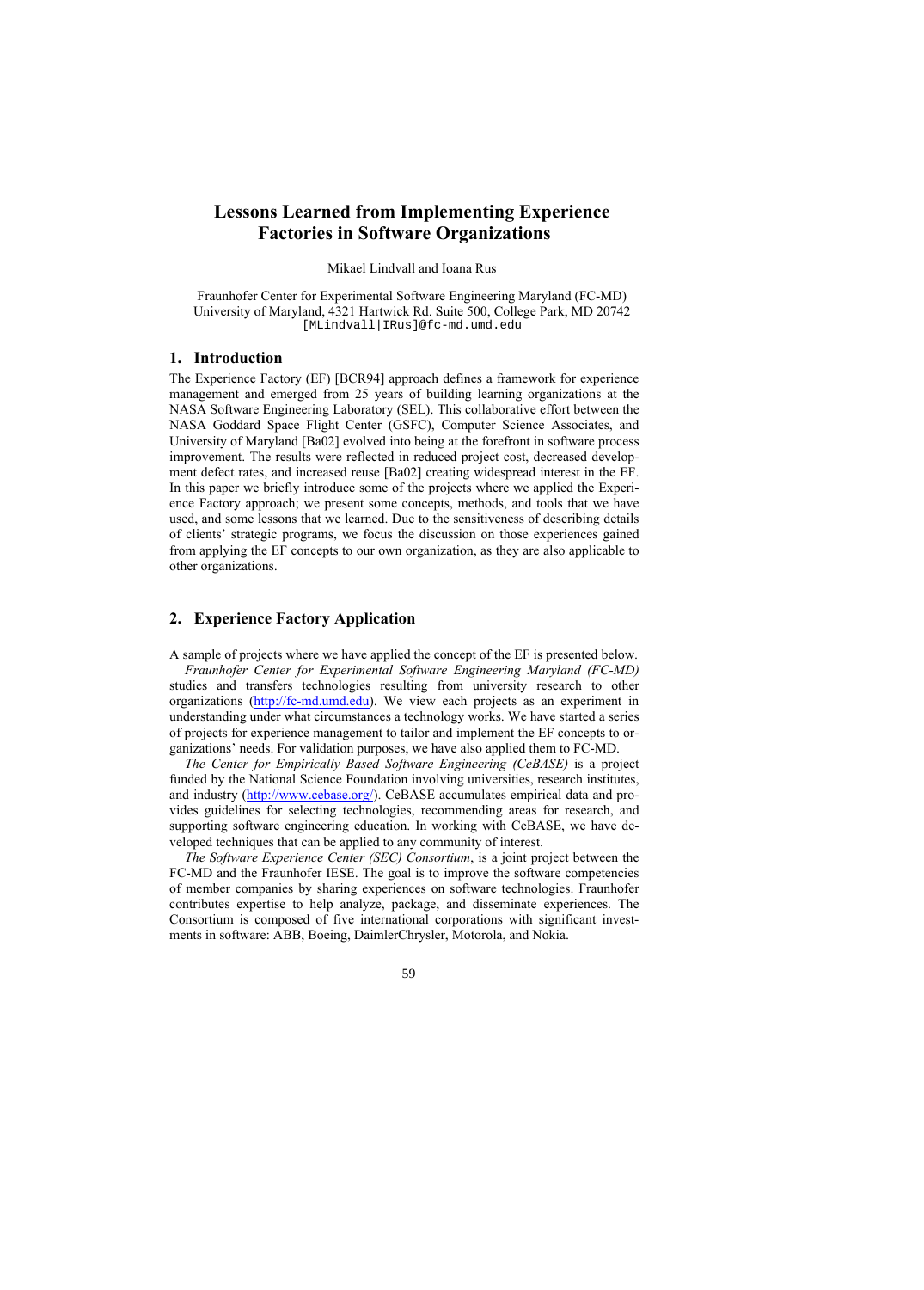*The NASA Goddard Space Flight Center* embraced in 2002 the concept of knowledge management (KM). Due to commonalities between KM and EF, we started a project as a part of their center initiative. The goal was to characterize current knowledge management practices, knowledge needs, and to suggest a strategy for satisfying those needs. We performed a study for identifying the current situation of KM activities as well as strengths and weaknesses of their results.

From these, and other studies, we have come to the following conclusions:

- 1. The "right" knowledge for solving a problem often exists somewhere within an organization, but the problem is to allocate time to search for it, to identify it, to get access to it and to learn from it.
- 2. Most organizations try to manage experience, but it is not easy to do so in an effective manner. Experience management is often not well planned. It is often hard to capture and store experience, and also to identify how and where to find useful experience, and how to best utilize existing expertise.
- 3. Cultural issues, political decisions and security concerns are often as big obstacles as technology is an enabler.
- 4. In organizations that have the ambition to capture experience, the main challenge is to organize and disseminate this experience, in order to learn from successes and to avoid known mistakes.
- 5. The benefits of experience management are gained and become visible over a long period of time, but the organization also needs immediate results.

# **3. Applying EF to FC-MD**

As the observations above also apply to FC-MD, we implemented our own EF to address these issues. The organization at the time when this work started was fairly small, all employees were geographically collocated, and it was possible to reach everybody in the organization. On the other hand, there was not much of organizational knowledge to formalize and not much of experience to capture yet. We thus needed to implement EMS on a smaller scale and in a more lightweight fashion, to capture not only experience gained by project teams, but also individual experience. The goal was not only to gain long-term benefits, but also to show immediate benefits. We wanted to capture knowledge and experience that occurred in the daily work place, not necessarily as part of a project. We will discuss a selected set of technologies that we found useful and easy to implement, and have been used in the projects listed above.

**Creating a culture of a learning organization.** Acknowledging that no innovation can be implemented in isolation, we started by growing a culture for a learning organization. The culture is based on a set of organizational core values: 1) In order to improve, employees need to learn from past experience, and in order for employees to learn, the organization needs to create a learning environment; 2) the characteristics of a learning environment are that it is allowed to make mistakes and learn from them; 3) experience is not hidden or traded, but given to the employee who needs it; 4) experience is not used to evaluate people, but to help them; 5) people are encouraged to share experience and help others and are rewarded based on how much they share;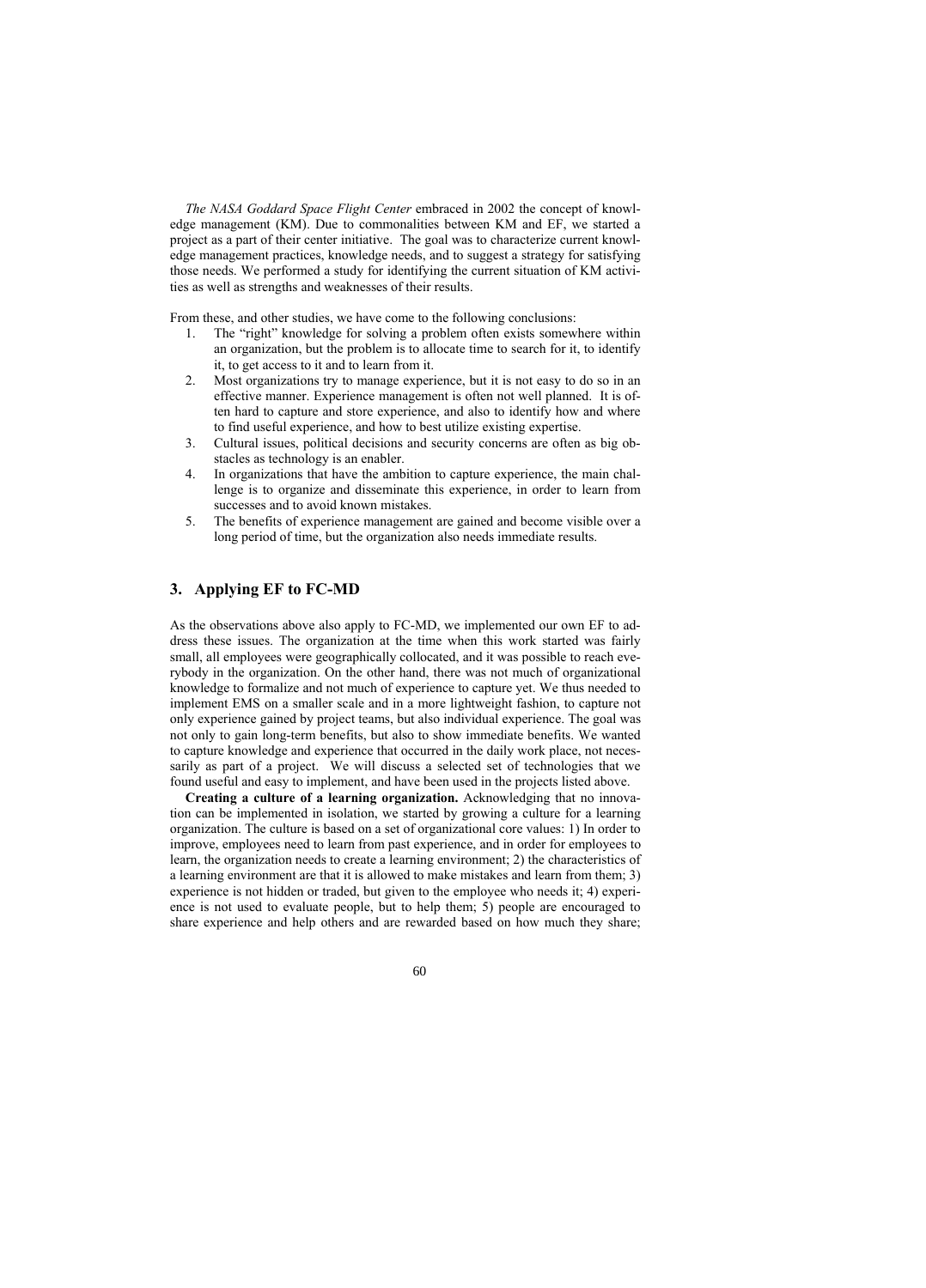learning and improvement only occurs in an environment where it is possible to get and give feedback about the outcome of various activities. The EF creates feedback loops on several levels; examples of feedback loops are an honest dialogue between employees in the organization. 6) work is iterated and improved in steps. These core values were used in many different ways, for example, in the process of interviewing prospective new employees, thus giving the organization a chance to state upfront what was expected from its employees. This gives candidates a chance to withdraw the application if the core values deviated from the person's own values. It was never the case that the prospective employee withdrew the application; rather the effect was the opposite, as they thought the core values were very appealing.

**Sharing experience through project presentations.** We believe that there is so much to learn from each project that a post-mortem at the end of the project is not enough. Instead, the project presentation is an event for sharing experience and is part of the regular project work. Presentations can be held for a specific project many times during its lifetime. This enables people within the project to act on experience while the project is still in progress, making the experience immediately useful. The project presentation is delivered by the project manager. It has two parts: 1) a project description and a status report; 2) learning through a structured brainstorming session. The project manager prepares this session around our main areas of learning:

- What have we learned about running projects?
- What personal expertise was gained?
- What was the impact of the project on our corporate core competencies?
- What new business opportunities are now available, due to this project?
- What can be packaged as a marketable service?

During the brainstorming session, the project manager makes suggestions for each learning area, then the audience brainstorms on what else was learned and how this new knowledge can be used in different ways and leveraged at the organizational level. The process is designed as a journey from the specific project to more general results that can become part of the corporate knowledge and develop into future services to better serve our customers.

A benefit of the project presentation is that it becomes an experience package right away and becomes part of our experience base. It has, for example, all the necessary information for a new employee to get up to speed on the project.

**Populating the Experience Base.** If potential users do not find the content of the Experience Base (EB) valuable enough, the EB would soon die. This is especially critical when setting up a new EB. It is a difficult problem: for being useful the EB needs to be populated, but few people want to contribute experience to a useless EB. In order to avoid this situation the EB needs to be useful even when it is almost empty. This problem led us to considering the Answer Garden approach [Ac90] that supports the EB with a network of organized experts, making it useful immediately. If the experience cannot be found in the EB, there are other ways to get an answer, for example by getting in contact with experts who possess the experience. Another benefit is that the approach lets the EB grow organically, where there is demand for experience. We implemented the ideas of the Answer Garden in several ways and defined an approach called "knowledge dust and knowledge pearls" that was added to the EF [Ba01]. A concrete implementation is our frequently asked question mechanism. Employees at FC-MD search for FAQs and if they cannot find what they are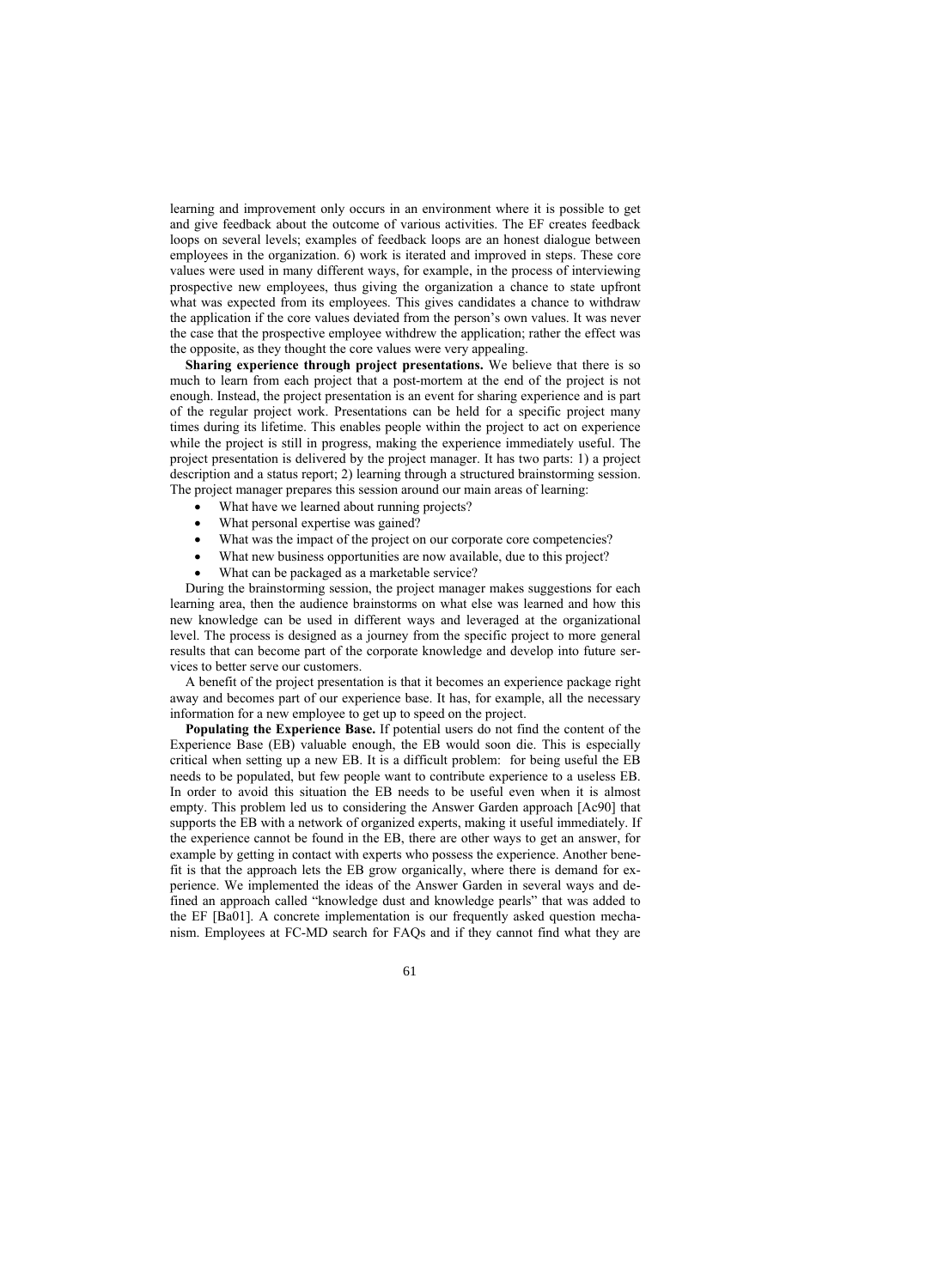looking for then they can post a new question. A topic expert answers the question and submits it to the EB. One of our most experienced employees in the Human Resource department resigned and we interviewed her to capture some of her experience before she left. The resulting FAQs made the EB much more attractive as it now encompasses knowledge difficult to find elsewhere. By conducting this activity we captured experience that we otherwise would have lost.

**Seeding the Experience Base with online discussions.** The eWorkshop is a lowcost conferencing media that allows for immediate and automatic capture and analysis of a discussion. We used this tool during eWorkshops on defect reduction [Sh02], COTS, and Agile Methods in the CeBASE project. We invited top experts from all over the world to discuss, corroborate or refute hypothesis related to these topic areas. During the eWorkshop, the participants discussed the subject under the guidance of a moderator. The discussion was analyzed and summarized in real time and participants immediately reviewed the conclusions. After the eWorkshop, the conclusions were further analyzed and submitted to the participants for review. The result was thereafter turned into experience packages submitted to the CeBASE software engineering experience base.

#### **4. Lessons learned**

*Work on overcoming the cultural obstacles to sharing experience*. The success of an EF requires "everybody's" involvement so you need to get people to use and contribute to it. Sharing environments can be created by defining and living by core values that promote sharing, by actively creating forum for people to share, and motivating sharing by providing incentives.

*Cater to the needs of the users*, so that the experience sharing is beneficial to its users and contributors. Also, sharing experience needs to be useful quickly. Few people have patience to wait for years to build enough experience for it to be useful; they crave immediate gratification to stay interested, which means that the EF needs to enable short- and long-term benefits.

*Advocate for the existence of an EF champion within the development organization,* who explicitly supports experience sharing. If that champion disappears, the program is likely to fail. The program also needs a "practical" champion, i.e. a person who constantly overlooks all the activities and experience bases and makes sure they develop in the right direction, often by this person's own practical intervention.

*Leverage what people are already doing, don't try to change everything at once*.

It is better to ask people to add a little piece of information at a time, so that you can analyze later, and to ask them to change step by step, to enable learning.

*Use the minds of new employees.* They come in with a fresh mind and see "holes" easiest. Employees who have been around for some time "learn to live" with obstacles, lack of information, and faulty processes. They learn to work around them, in order to get the work done. New employees do not know yet how to work around a broken system and can easily tell what needs to be done.

Lessons learned from the SEL EF [Ba02] are similar: 1) critical success factors were appropriate funding, buy-in from project management, and top management